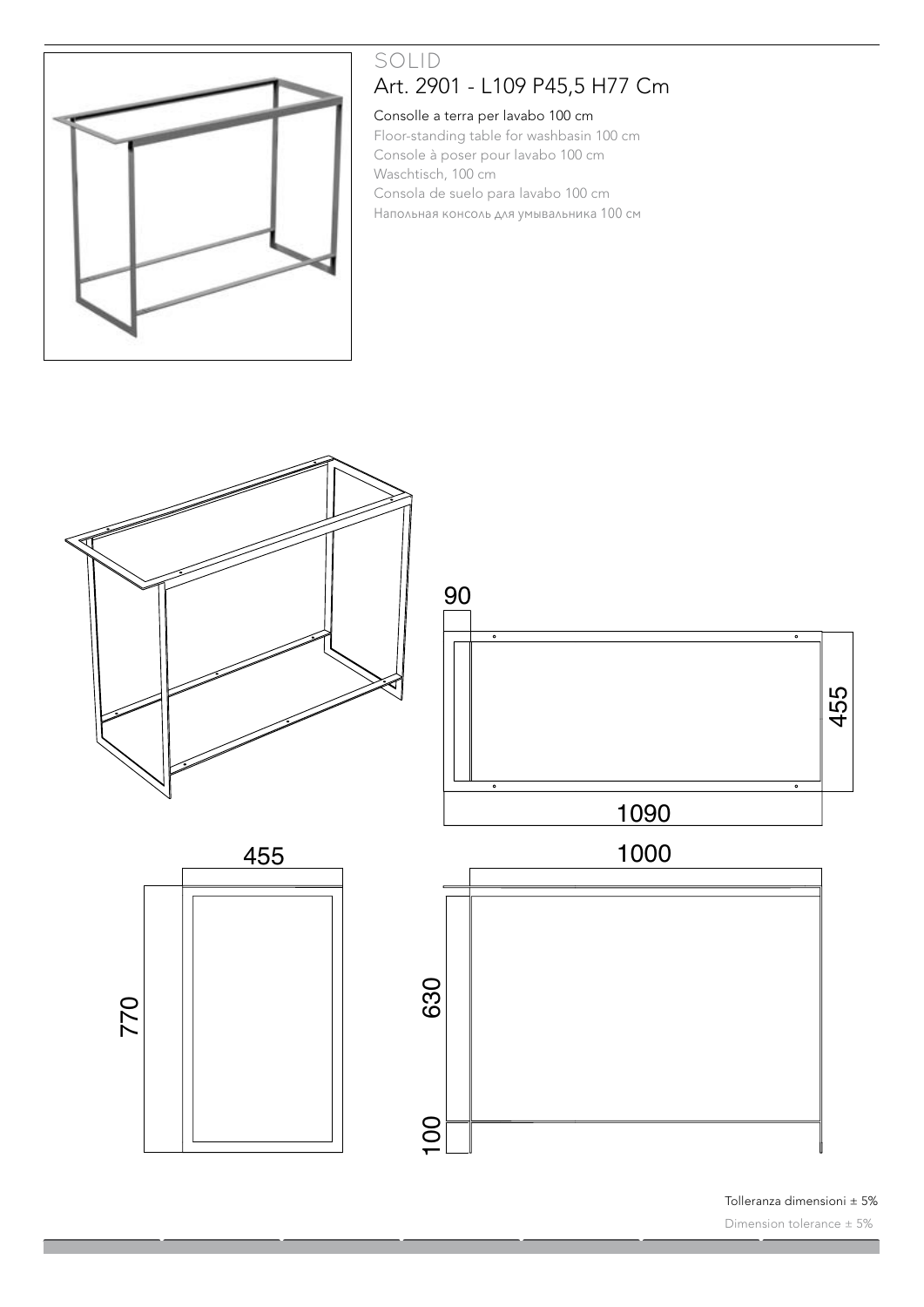

# SOLID Art. 2901 - L109 P45,5 H77 Cm

### Consolle a terra per lavabo 100 cm

Art. 2001console à poser pour lavabo 100 cm Floor-standing table for washbasin 100 cm Waschtisch, 100 cm Consola de suelo para lavabo 100 cm Напольная консоль для умывальника 100 см

### Con lavabo Teorema 2.0

With Teorema 2.0 washbasin Avec lavabo Teorema 2.0 Mit Waschbecken Teorema 2.0 Con lavabo Teorema 2.0 C умывальником Teorema 2.0 100 cm = Art. 5106/R-100/A - 5106/R-100/B - 5119 - 5120 - 5124



| Art. 10010/C |                                                                                                                                                                                                                                                                                                       |
|--------------|-------------------------------------------------------------------------------------------------------------------------------------------------------------------------------------------------------------------------------------------------------------------------------------------------------|
|              | Scarico automatico 1"1/4 click-clack, tappo grande<br>Automatic pop-waste 1" 1/4 click-clack, big plug - Bonde clic-clac, grand debit<br>Automatischer ablauf click-clack, crosser stöpsel - Valvula automática 1" 1/4 click-clack, tapón grande<br>Слив автоматический: клапан 1"1/4, большая пробка |
| Art. 10032   | <b>COMPACT TRAP</b>                                                                                                                                                                                                                                                                                   |
|              | Sifone compatto in ottone<br>Brass compact trap - Siphon compact en laiton<br>Kompakter Siphon aus Messing - Sifón compacto de latón<br>Компактный сифон из латуни                                                                                                                                    |
| Art. 10009   |                                                                                                                                                                                                                                                                                                       |
|              | Sifone tondo in ottone ribassato 1"1/4 cromato<br>Cp Brass round trap, shorted 1" 1/4 chromed - Syphon petit culot laiton chromé<br>Siphon aus verchromtem messing, abgeflacht - Sifón redondo de latón rebajado 1" 1/4 cromado<br>Сифон круглого сечения 1"1/4 укороченный, из хромированной латуни  |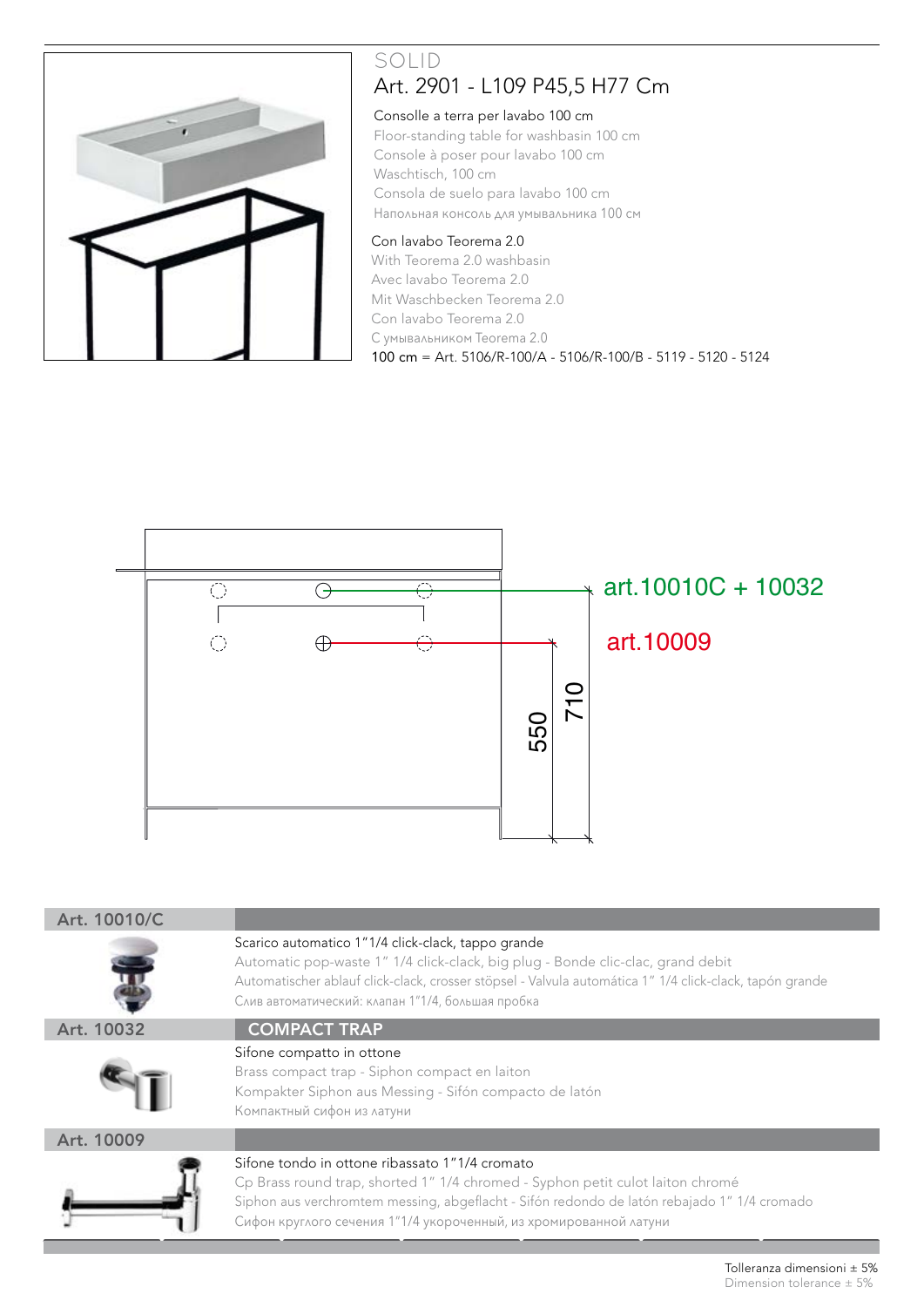

# SOLID Art. 2901 - L109 P45,5 H77 Cm

#### Consolle a terra per lavabo 100 cm

Floor-standing table for washbasin 100 cm Console à poser pour lavabo 100 cm Waschtisch, 100 cm Consola de suelo para lavabo 100 cm Напольная консоль для умывальника 100 см

#### Con mensola superiore e lavabo genereico

With upper shelf and generic washbasin Avec tablette supérieure et lavabo générique Mit Ablage oben und Standardwaschbecken Con repisa superior y lavabo genérico C верхней полкой и стандартным умывальником



#### Art. 10009



#### Sifone tondo in ottone ribassato 1"1/4 cromato

Cp Brass round trap, shorted 1" 1/4 chromed - Syphon petit culot laiton chromé Siphon aus verchromtem messing, abgeflacht - Sifón redondo de latón rebajado 1" 1/4 cromado Сифон круглого сечения 1"1/4 укороченный, из хромированной латуни